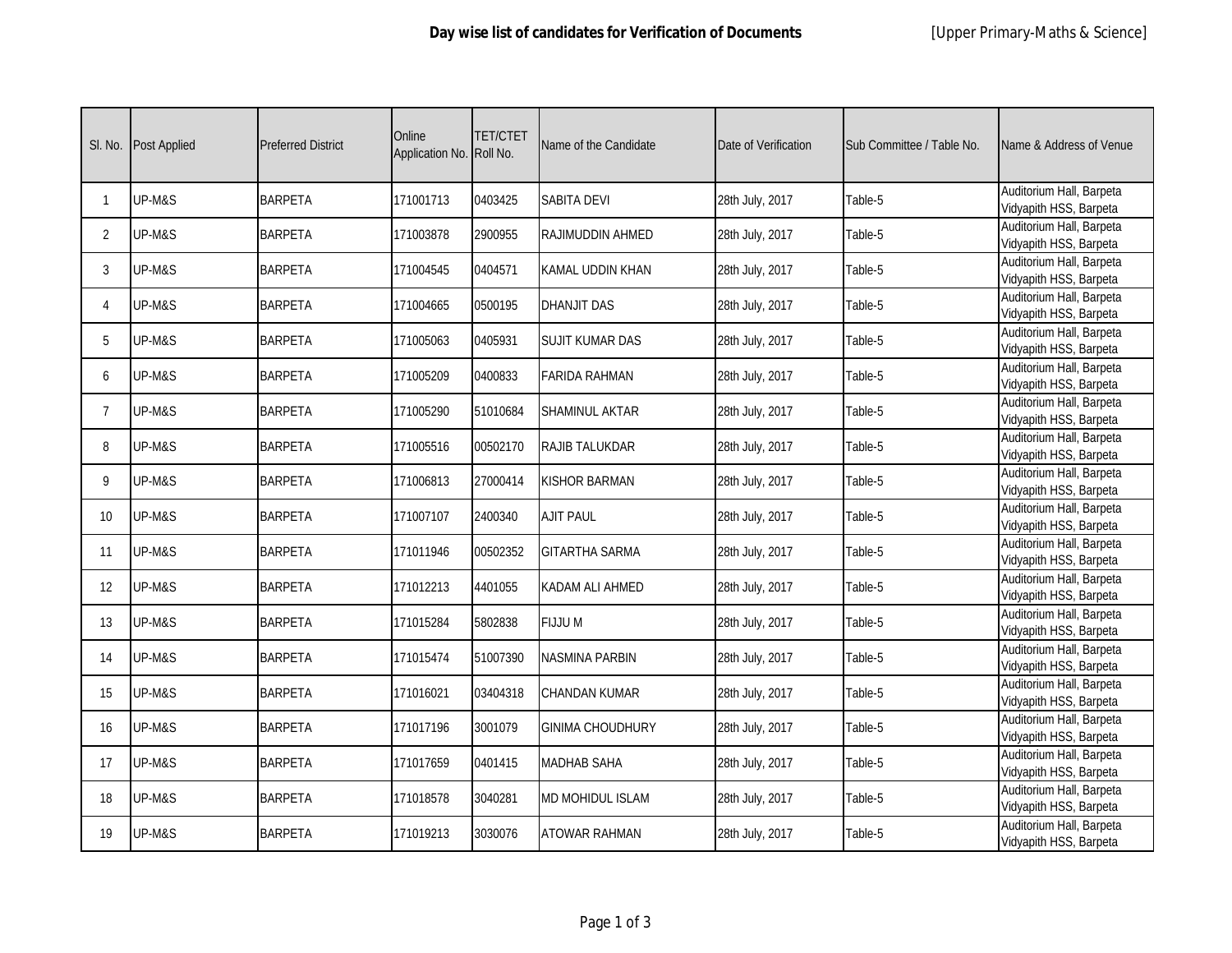| SI. No. | <b>Post Applied</b> | <b>Preferred District</b> | Online<br>Application No. | TET/CTET<br>Roll No. | Name of the Candidate          | Date of Verification | Sub Committee / Table No. | Name & Address of Venue                            |
|---------|---------------------|---------------------------|---------------------------|----------------------|--------------------------------|----------------------|---------------------------|----------------------------------------------------|
| 20      | UP-M&S              | <b>BARPETA</b>            | 171019326                 | 0403672              | AFRUZA AKHTAR                  | 28th July, 2017      | Table-5                   | Auditorium Hall, Barpeta<br>Vidyapith HSS, Barpeta |
| 21      | UP-M&S              | <b>BARPETA</b>            | 171019631                 | 0501248              | <b>KAKALI DUTTA</b>            | 28th July, 2017      | Table-5                   | Auditorium Hall, Barpeta<br>Vidyapith HSS, Barpeta |
| 22      | UP-M&S              | <b>BARPETA</b>            | 171021134                 | 27000653             | <b>PADMALOCHAN SAHA</b>        | 28th July, 2017      | Table-5                   | Auditorium Hall, Barpeta<br>Vidyapith HSS, Barpeta |
| 23      | UP-M&S              | <b>BARPETA</b>            | 171022820                 | 0400683              | <b>DEWAN ABDUS SALAM</b>       | 28th July, 2017      | Table-5                   | Auditorium Hall, Barpeta<br>Vidyapith HSS, Barpeta |
| 24      | UP-M&S              | <b>BARPETA</b>            | 171023421                 | 0401782              | <b>MD IMRAN HUSSAIN MONDAL</b> | 28th July, 2017      | Table-5                   | Auditorium Hall, Barpeta<br>Vidyapith HSS, Barpeta |
| 25      | UP-M&S              | <b>BARPETA</b>            | 171024028                 | 0400722              | DHRUBA JYOTI PATHAK            | 28th July, 2017      | Table-5                   | Auditorium Hall, Barpeta<br>Vidyapith HSS, Barpeta |
| 26      | UP-M&S              | <b>BARPETA</b>            | 171024669                 | 0400722              | <b>DHRUBA JYOTI PATHAK</b>     | 28th July, 2017      | Table-5                   | Auditorium Hall, Barpeta<br>Vidyapith HSS, Barpeta |
| 27      | UP-M&S              | <b>BARPETA</b>            | 171026342                 | 0400322              | <b>ANJANA DEVI</b>             | 28th July, 2017      | Table-5                   | Auditorium Hall, Barpeta<br>Vidyapith HSS, Barpeta |
| 28      | UP-M&S              | <b>BARPETA</b>            | 171026839                 | 57009512             | <b>NOOR ALOM</b>               | 28th July, 2017      | Table-5                   | Auditorium Hall, Barpeta<br>Vidyapith HSS, Barpeta |
| 29      | UP-M&S              | <b>BARPETA</b>            | 171027330                 | 0403346              | KANDARPA DEKA                  | 28th July, 2017      | Table-5                   | Auditorium Hall, Barpeta<br>Vidyapith HSS, Barpeta |
| 30      | UP-M&S              | <b>BARPETA</b>            | 171028485                 | 0403482              | SULTANA NASIMA PARVIN          | 28th July, 2017      | Table-5                   | Auditorium Hall, Barpeta<br>Vidyapith HSS, Barpeta |
| 31      | UP-M&S              | <b>BARPETA</b>            | 171028555                 | 51008829             | ROBINA YEASMIN                 | 28th July, 2017      | Table-5                   | Auditorium Hall, Barpeta<br>Vidyapith HSS, Barpeta |
| 32      | UP-M&S              | <b>BARPETA</b>            | 171029706                 | 0600058              | <b>BABUL NATH</b>              | 28th July, 2017      | Table-5                   | Auditorium Hall, Barpeta<br>Vidyapith HSS, Barpeta |
| 33      | UP-M&S              | <b>BARPETA</b>            | 171030748                 | 0400437              | <b>ASUR UDDIN AHMED</b>        | 28th July, 2017      | Table-5                   | Auditorium Hall, Barpeta<br>Vidyapith HSS, Barpeta |
| 34      | UP-M&S              | <b>BARPETA</b>            | 171031114                 | 57013225             | <b>SHRAVAN DEKA</b>            | 28th July, 2017      | Table-5                   | Auditorium Hall, Barpeta<br>Vidyapith HSS, Barpeta |
| 35      | UP-M&S              | <b>BARPETA</b>            | 171032751                 | 0403199              | SHIVA NATH UZIR                | 28th July, 2017      | Table-5                   | Auditorium Hall, Barpeta<br>Vidyapith HSS, Barpeta |
| 36      | UP-M&S              | <b>BARPETA</b>            | 171032850                 | 51001441             | <b>ASHIQUE CHOUDHURY</b>       | 28th July, 2017      | Table-5                   | Auditorium Hall, Barpeta<br>Vidyapith HSS, Barpeta |
| 37      | UP-M&S              | <b>BARPETA</b>            | 171033833                 | 51000308             | <b>ABDUR ROUF</b>              | 28th July, 2017      | Table-5                   | Auditorium Hall, Barpeta<br>Vidyapith HSS, Barpeta |
| 38      | UP-M&S              | <b>BARPETA</b>            | 171034181                 | 0402499              | NURJAMAL AHMED                 | 28th July, 2017      | Table-5                   | Auditorium Hall, Barpeta<br>Vidyapith HSS, Barpeta |